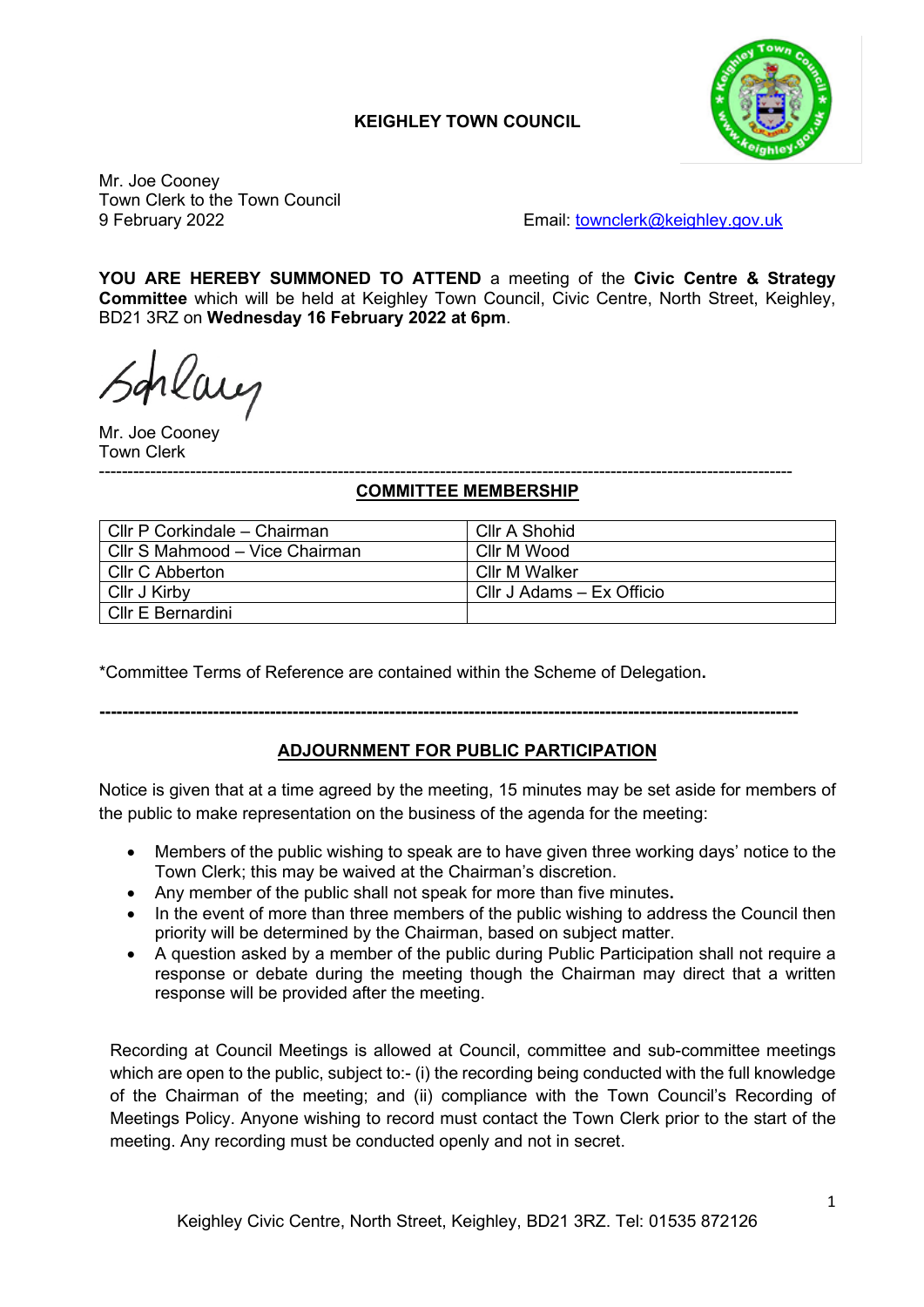### **AGENDA**

#### **1. Introduction from Chairman – For Noting**

 Members are reminded to consult the Standing Orders regarding conduct at meetings. Member's attention is particularly drawn to Standing Order 1.

### **2. Apologies – For Decision**

Members are asked to receive apologies of absence for this meeting.

#### **3. Declarations of Interest**

 To receive declarations of interest under consideration on this agenda in accordance with the Localism Act 2011 s32 and the relevant Authorities (Disclosable Pecuniary Interests) Regulations 2012.

 Members are reminded that should you declare a pecuniary interest at a meeting, it is your responsibility to inform the Monitoring Officer.

- i) Declarations of Interest from Members
- ii) Declarations of Interest from Officers

#### **4. Public Question Time and Participation**

 Members of the public are advised that they are welcome to ask questions about items on the Agenda. It is not always possible to give a verbal response at the meeting and questions may receive a written reply. No resolution can be made under this item.

 Questions should relate to matters of Town Council policy or practice and not relate to the individual affairs of either the questioner or any other named person.

#### **5. Minutes – For Decision**

Members are asked to approve the minutes of the meeting of the Civic Centre & Strategy Committee Meeting held Wednesday 15 December 2021.

### **6. Progress Update**

To receive the progress report following the last meeting held Wednesday 15 December 2021.

#### **7. Town Plan Update – For Decision**

To consider the attached report from the Assistant Town Clerk relating to the Town Plan.

### **8. Budget – For Decision**

To consider a report from the Responsible Financial Officer detailing current budget position. *Copy attached*

### **9. Health & Safety Update – For Decision**

*Copy attached*

*Copy attached*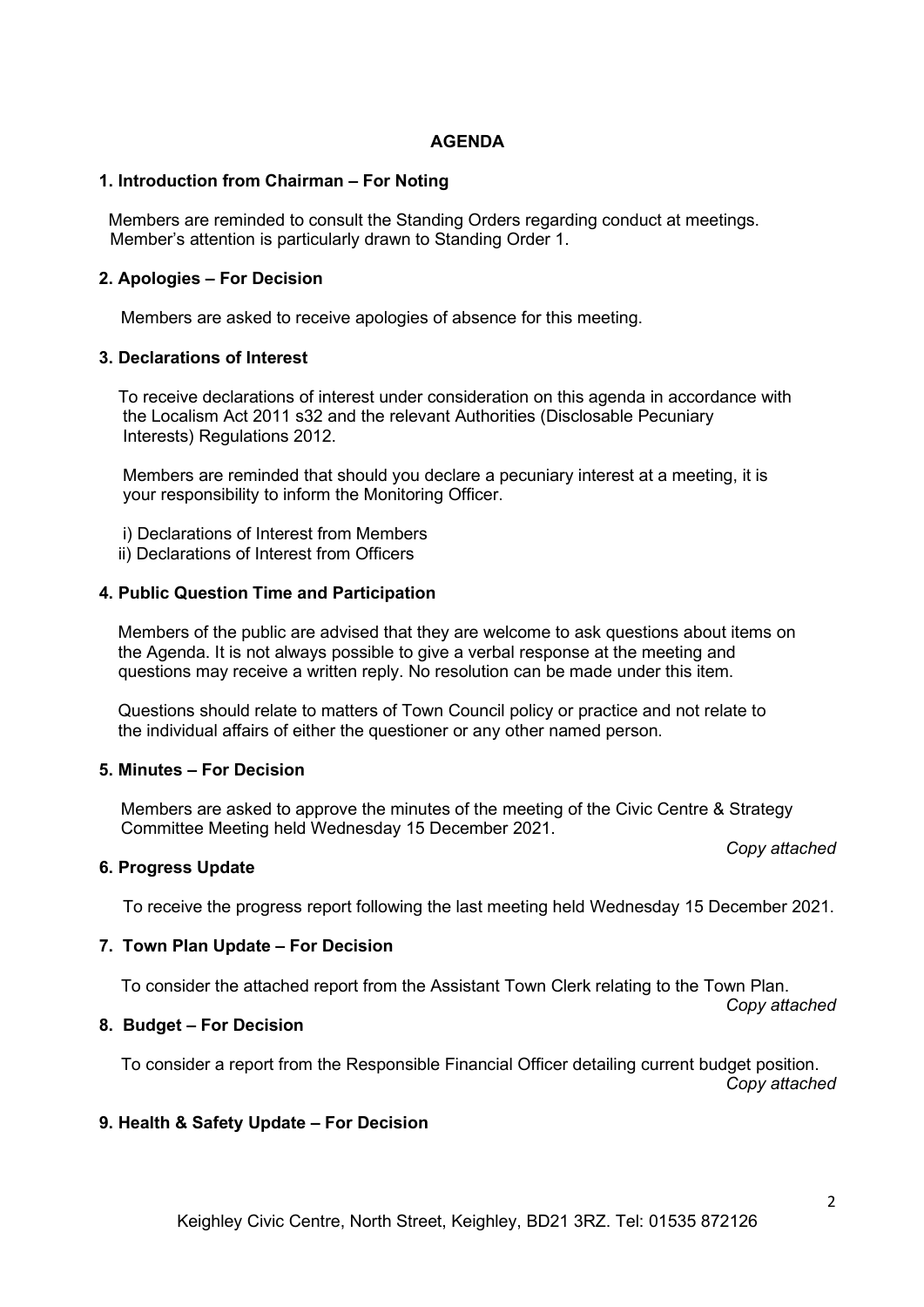To consider a report from the Town Clerk on any issues relating to health & safety within the Civic Centre.

*Copy attached* 

*Copy attached*

#### **10. Audio & Lighting Upgrade – For Decision**

To consider a report from the Town Clerk on the potential audio and visual upgrade.

#### **11. External Repairs – For Decision**

To consider a report from the Town Clerk on potential external repairs to the Civic Centre.

*Copy attached*

#### **12. Reinstatement Assessment – For Decision**

To consider a report from the Town Clerk regarding the cost of a Reinstatement Assessment for the Civic Centre.

*Copy attached*

### **13. Bar staff – For Discussion**

This item has been added to the agenda at the request of Councillors.

#### **14. External Lift – For Discussion**

This item has been added to the agenda at the request of Councillors.

#### **15. Police Museum – For Discussion**

This item has been added to the agenda at the request of Councillors.

### **16. Items for future agendas – For Decision**

To consider items for inclusion on future agendas.

#### **17. Exclusion of Public and Press**

**RECOMMENDED** That in view of the confidential nature of the business about to be transacted, it is advisable in the public interest that the press and public be temporarily excluded, and they are instructed to withdraw, due to the nature of the business about to be transacted which is considered to be prejudicial to the public interest.

#### **18. Tenants Update – For Noting**

To consider a report from the Town Clerk on the current Civic Centre tenants.

*Copy attached*

#### **19. Date of next meeting**

The date of the next meeting of this committee will be held on Wednesday 20 April 2022 at 6.00pm.